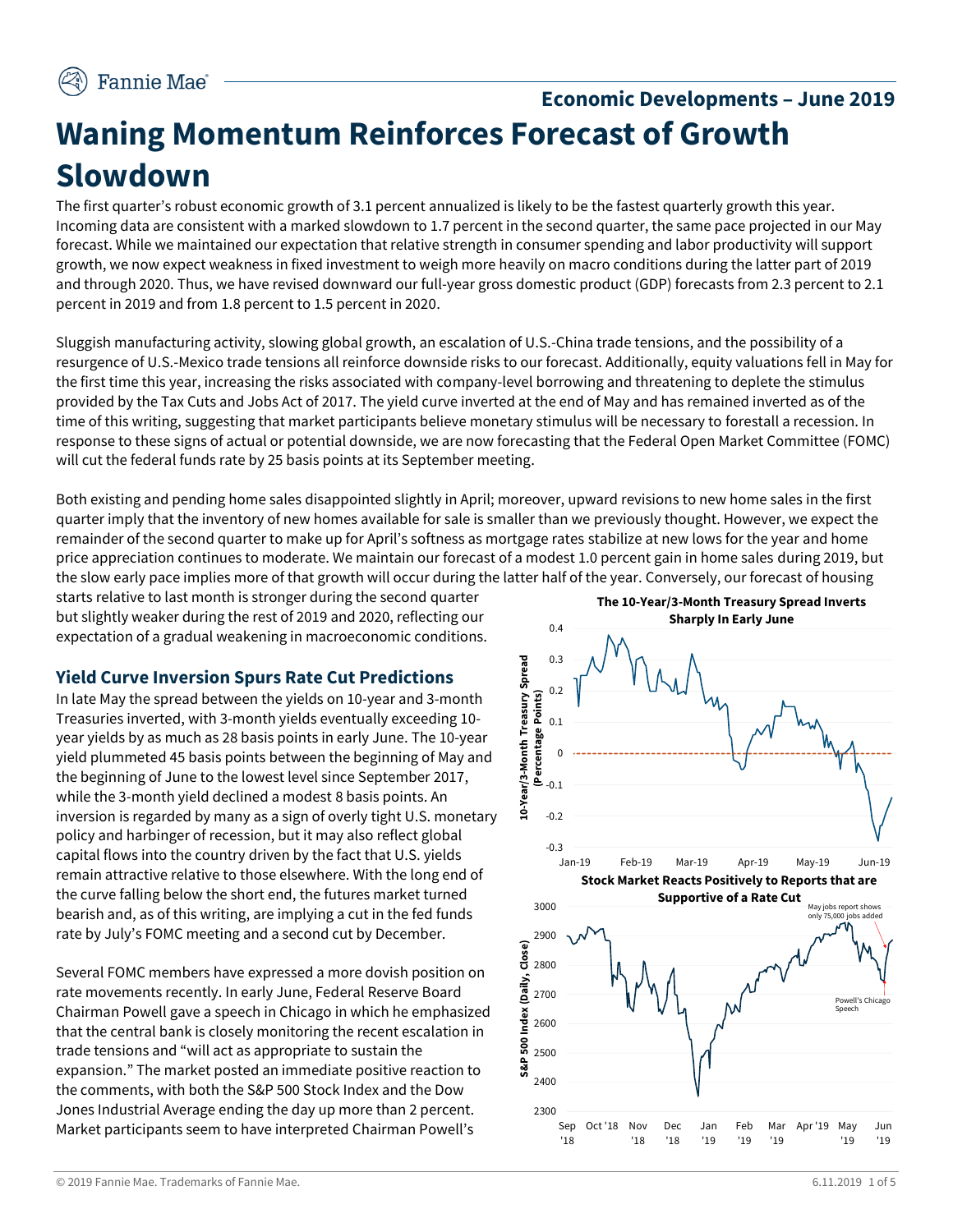remarks as confirmation that the Fed would provide an implicit backstop to declines in equities, and since then have reacted counterintuitively to new indicators of macroeconomic conditions on the theory that negative data increases the chance of a Fed rate cut, which would be a positive for "risk-on" assets. This was demonstrated most clearly after the unexpectedly weak May jobs report triggered a 1.4 percent gain in the S&P 500 during the hours after the release.

Inflation has continued to drift below the Fed's 2.0 percent target, increasing concerns that inflation expectations may adjust to a lower level that would make it difficult to achieve the Fed's goal of promoting "maximum sustainable employment" along with stable prices, defined by the Fed as an annual inflation rate of 2.0 percent. The Fed attributed muted inflationary pressures during the first quarter to "transitory factors," but in more recent comments several FOMC members have expressed greater concern, with New York Fed Chairman Williams noting that "inflation that's too low is now a more pressing problem." In response to the persistence of inflation on the lower side of the Fed's target, along with downside risks including trade tensions and slowing global growth, we are now forecasting that the FOMC will reduce its target for the federal funds rate by 25 basis points at its September meeting.



### **International Trade Tensions Exacerbate Global Manufacturing Weakness**

In response to reported Chinese backtracking on concessions in ongoing trade negotiations in early May, the U.S. unexpectedly hiked tariffs on Chinese goods. International trade tensions have since escalated, with tit-for-tat retaliations in the U.S.-China relationship along with a recent U.S. threat to impose new tariffs on Mexico until the flow of illegal migrants to the U.S. moderated. While participants on both sides of the U.S.-Mexico border worked to head off that threat, hopes of a U.S.-China breakthrough during or leading up to the G20 meeting at the end of June are looking less realistic. We expect further tariffs to be implemented before a trade deal is reached, which will likely result in higher prices for consumer products and production inputs, and we have adjusted upward our forecast for inflation in 2019. Moreover, the uncertainty regarding future trade policy is likely to reduce confidence among businesses and consumers, causing them to scale back on investments and major purchases.

International trade tensions have ratcheted up along with increased signals of slowing global growth. The World Bank revised downward its 2019 global macroeconomic growth forecast from 2.9 percent in January to 2.6 percent in June, citing trade barriers and lackluster investment flows as the main drags. Slower growth in China, the U.S., and the Euro Area present major obstacles for growth in emerging economies. Mirroring data from the U.S., global manufacturing has been particularly weak with more countries showing contractions in manufacturing activity (as measured by Purchasing Managers' Indices) than at any time since April 2015. Global manufacturing activity is at its lowest level since October 2012 and is almost 2 points below its long-term average. **After Posting the Largest Gain Since 2009 in March,** 

#### **Confident Consumers Are Reluctant to Spend**

Growth in personal consumption expenditures (PCE) was revised up one-tenth in the second estimate of first quarter real GDP to 1.3 percent, the second largest contributor to GDP growth behind net exports. This upward revision was largely due to the March increase in real consumer spending being revised higher by two-tenths to the largest monthly increase since 2009, indicating an improved starting point for the second quarter. However, this source of support took a breather in April as real consumer spending was flat due to weakness in durable goods purchases and, to a lesser extent, spending on services.



The loss of momentum on consumer spending during April seemed at odds with two surveys showing continued consumer optimism in May. The Conference Board's measure of consumer confidence rose, moving close to the expansion highs reached late last year, driven primarily by strength in the present situation component, which rose to the highest level in more than 18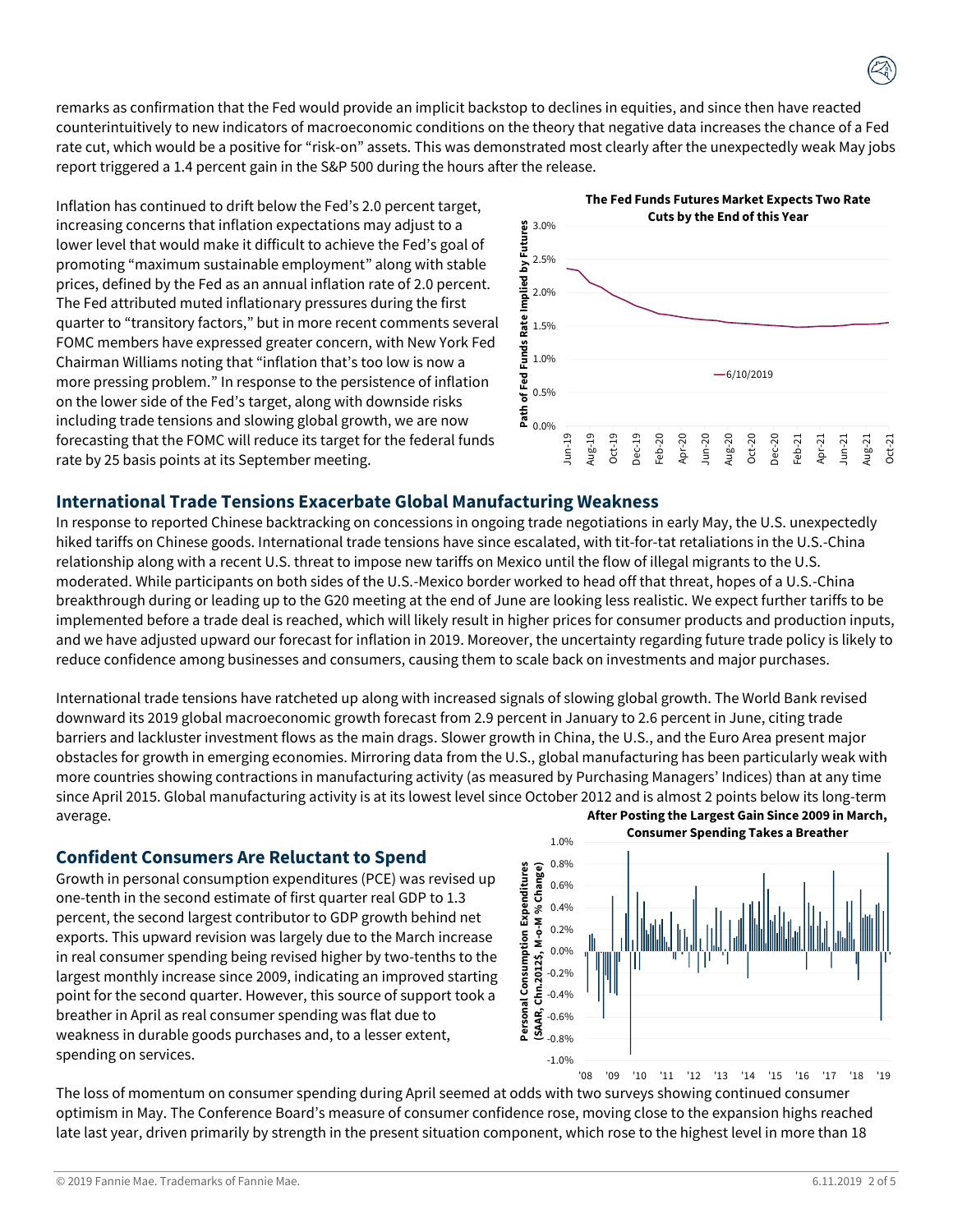years. The University of Michigan Consumer Sentiment Index likewise improved to just shy of expansion highs, but its increase was driven entirely by a jump in the consumer expectations component to the highest level since January 2004, while the current economic conditions component continued to trend down from a peak in March 2018.

The earliest read on consumer spending in May came from sales of light vehicles, which showed the strongest gain since September 2017 at 6.2 percent, the second surprisingly strong sales figure in the past three months. With auto sales trending down since the end of 2017, light truck sales (which includes SUVs) as a share of total sales rose to a record high of 71 percent in May. Drivers have been helped by a sharp drop in crude oil prices since their most recent peak of \$63 per barrel at the end of April; this should also boost real disposable income as the decline in oil prices translates to lower prices at gas stations.

We continue to regard consumer fundamentals as an important source of stability in what is otherwise an uncertain macroeconomic environment. However, in light of the April pause in retail sales and consumption expenditures, we revised down our forecast for second quarter growth in consumer spending. We consider it likely that the recent increases in trade tensions and equity market volatility will prompt consumers to adopt a more guarded outlook and revise downward their still-strong expressions of optimism.

# **Businesses Also Confident, But Investment Likely to Remain Weak Amid Increased Uncertainty**

Nonresidential fixed investment now seems unlikely to pick up in the second quarter, as we had predicted a month ago, and we revised downward our forecast for that component of GDP growth from 3.4 percent annualized to 2.0 percent, with similar reductions in 2020. Businesses had a slow start to the year as corporate profits not only fell during the first quarter—the second straight quarter of decline but posted the largest drop since the end of 2015. Similarly, annual growth in after-tax profits decelerated to 1.9 percent, the slowest pace since the third quarter of 2016. The decline in business profits, coupled with the increased uncertainty surrounding trade and economic conditions abroad, are likely to cool business sentiment even though the National Federation of Independent Business reported historically high levels of small business optimism in May.

Uncertainty over the expiration of the debt ceiling also poses risks to

business investment this year. When the debt ceiling was reinstated at the beginning of March, the U.S. Treasury began employing "extraordinary measures" to avoid defaulting on the government's obligations. These measures, however, will be exhausted sometime in the third quarter and another increase in the federal debt ceiling will be required. While we assume that the federal government debt ceiling will be raised in a manner that does not permanently erode economic activity, the potential for a lengthy Congressional debate may push businesses to delay investment until the issue has been resolved.

Government outlays during the early part of this year were boosted by a large increase in state and local spending on highways and other infrastructure, and we believe some of that spending will flow into the second quarter. We increased our government consumption and investment forecast this quarter by 1.7 percentage points, in large part making up for the decline in business fixed investment.

# **Employers Hesitant to Hire**

The heightened uncertainty that seems to be inhibiting business fixed investment may be causing a similar loss of momentum in the job market, which we had hitherto seen as a source of stability and optimism. Nonfarm payrolls increased by only 75,000 in May, and downward revisions totaling the same number to March and April

data implied that May's weak gain represented zero net additional job growth. Accordingly, we have revised downward our forecast for growth in total employment through 2020. The unemployment rate held steady at a historically low level, but we

 $-800$ -600  $-400$ -200  $\Omega$ 200 400 '07 '08 '09 '10 '11 '12 '13 '14 '15 '16 '17 '18 '19 **Change in Payroll Employment: 3-Month Moving Average (SA, Thous.) The 3-Month Moving Average for Job Gains Has Softened From The Strength Seen in 2018**

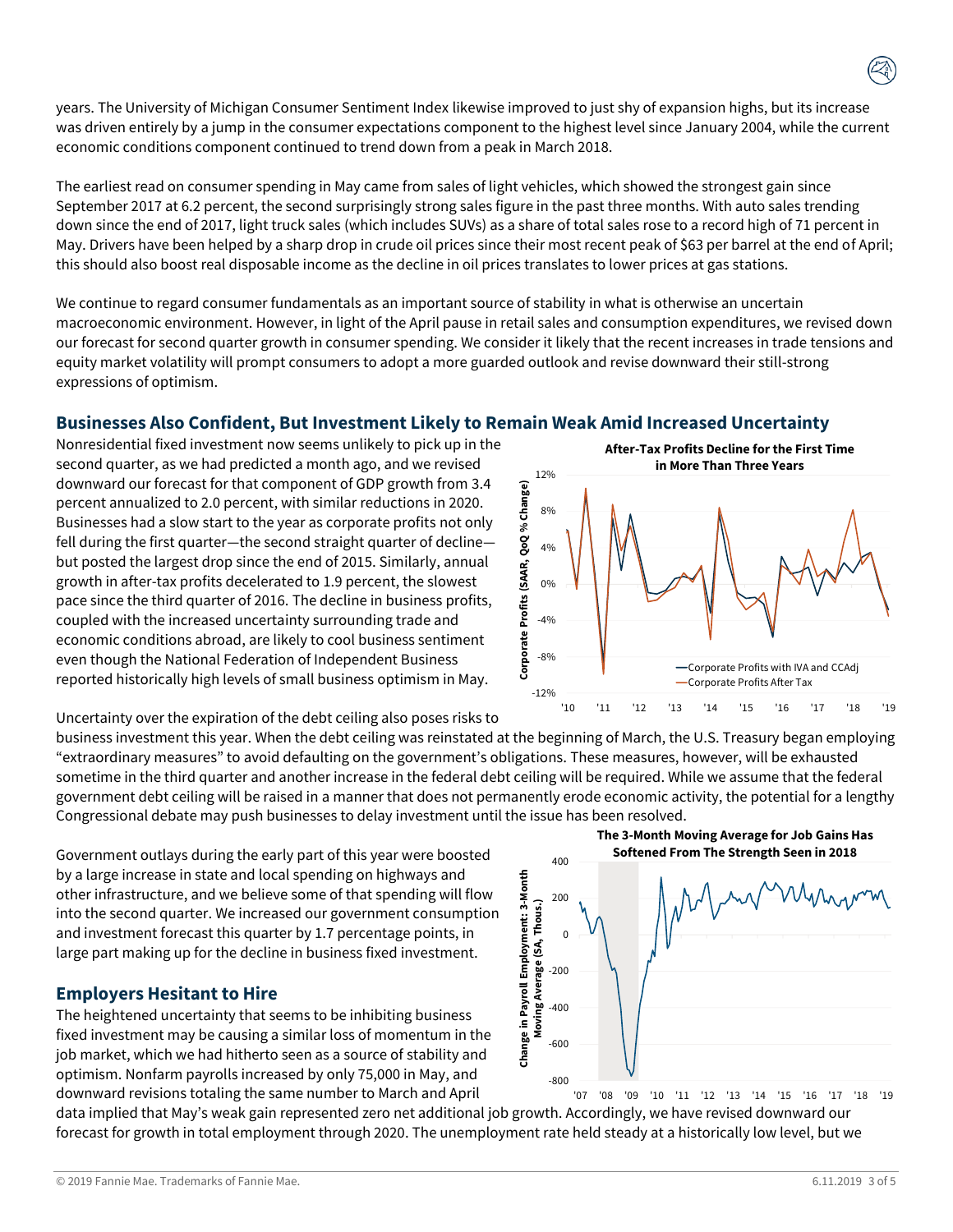expect to see it start to increase later this year as anticipated growth in employment falls short of moderate growth in the labor force participation rate.

Despite continued tightness in the labor market, we have yet to see evidence of wage pressure that would contribute to an increase in inflation, as annual growth in hourly earnings declined to an eight-month low of 3.1 percent. On a more positive note, productivity increased 3.4 percent annualized during the first quarter, boosting the productivity growth rate to an average of 1.7 percent over the past two years. Moreover, even though business fixed investment has disappointed, investment in research and development and software has been very strong over the past year, averaging between 6 and 16 percent annualized for the past five quarters. These investments should help spur productivity and minimize increases in unit labor costs, and we continue to believe they will come in strong for the remainder of the year.

## **Housing Is Expected to Support Growth**

Housing activity was mixed in April, with single-family starts moving higher along with solid new home sales, while existing sales fell modestly and came in weaker than we had expected on the basis of the previous month's jump in pending sales and mortgage applications. However, it is likely that some of March's increase in pending sales will contribute to stronger May sales as it can take six weeks for a signed contract to result in a closed sale. While we revised our second quarter existing sales forecast modestly downward, our overall view of an improving second quarter pace of sales remains intact and we expect an increase of 2.2 percent from the first quarter on a seasonally-adjusted basis. Going forward, stabilizing mortgage rates and a modest rise in the inventory of homes available for sale should help support growth in sales of existing homes in the latter half of the year.

Revisions to February and March new home sales data showed a considerably stronger winter sales pace than previously reported, with March sales hitting a new cyclical high at a seasonally-adjusted annualized pace of 723,000 units. This implies that the inventory of previously started homes for sale accumulated by homebuilders at the end of the last year was sold off at a considerably faster pace than we previously thought, leaving fewer new homes available for sale as of the end of April. Thus, despite momentum in April new sales, we have revised our forecast for second quarter new home sales modestly downward while also bumping up starts to reflect the diminished inventory of new homes available for sale.



Single-family permits declined by 3.7 percent in April, tempering optimism for a robust near-term jump in starts. However, continued demand for new homes driven by sustained consumer confidence and low unemployment, coupled with the limited inventory of new homes available for sale, is expected to lead to an upward trend in permits in coming months. Supporting this view is a continued improvement in May of the Home Builders Housing Market Index, a measure of homebuilder expectations.

Currently more than 640,000 multifamily rental units are under construction with more than 400,000 expected to deliver this year. Since only 85,000 units were completed from January through May of this year, an acceleration in completions is expected to occur over the rest of the year. Also consistent with this view, new permits for multifamily construction rose in May to the second highest level in the past two years. While a sizeable portion of this supply is located in the nation's top metro areas, there is continued demand for multifamily units across the country.

For more information on multifamily market conditions, please see the [June 2019 Multifamily Market Commentary.](http://www.fanniemae.com/resources/file/research/emma/pdf/MF_Market_Commentary_061719.pdf)